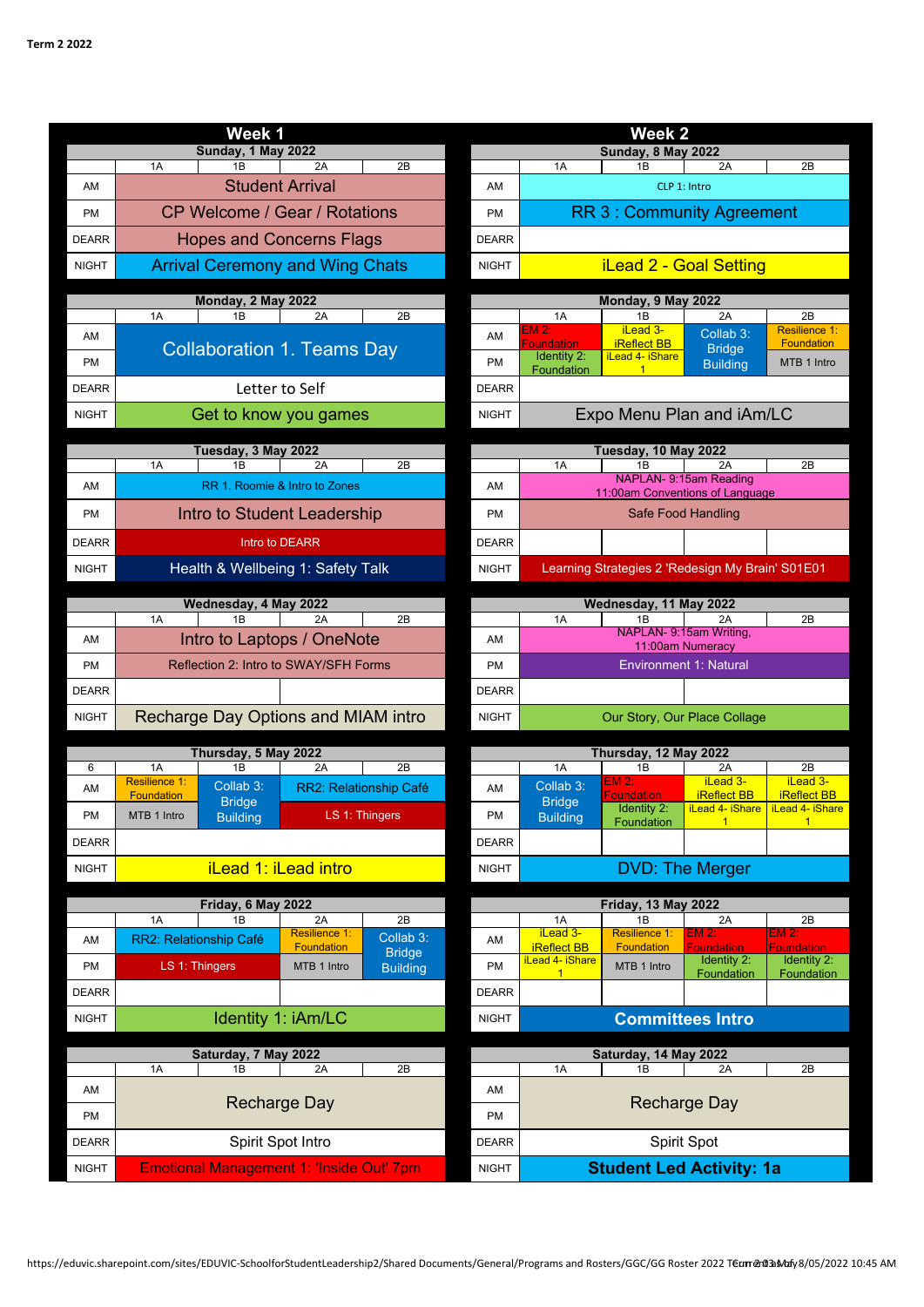| Week 3                                        |                                               |                                         |                                  |                                              |                            | Week 4                           |                            |                                          |                       |  |  |
|-----------------------------------------------|-----------------------------------------------|-----------------------------------------|----------------------------------|----------------------------------------------|----------------------------|----------------------------------|----------------------------|------------------------------------------|-----------------------|--|--|
| <b>Sunday, 15 May 2022</b>                    |                                               |                                         |                                  |                                              |                            | <b>Sunday, 22 May 2022</b>       |                            |                                          |                       |  |  |
|                                               | 1A                                            | 1B                                      | 2A                               | 2B                                           |                            | 1A                               | 1B                         | 2A                                       | 2B                    |  |  |
| AM                                            | <b>Expo Prep</b>                              | Surf                                    | <b>Expo Prep</b>                 | Surf                                         | AM                         |                                  |                            | <b>Recharge Day</b>                      |                       |  |  |
| <b>PM</b>                                     |                                               | <b>Explore</b>                          |                                  | <b>Explore</b>                               | <b>PM</b>                  |                                  |                            |                                          |                       |  |  |
| <b>DEARR</b>                                  |                                               |                                         |                                  |                                              | <b>DEARR</b>               |                                  |                            | Spirit Spot                              |                       |  |  |
| <b>NIGHT</b>                                  |                                               | <b>iLead Summary- iReflect 1</b>        |                                  |                                              | <b>NIGHT</b>               | <b>Student Led Activity: 1b</b>  |                            |                                          |                       |  |  |
|                                               |                                               | <b>Monday, 16 May 2022</b>              |                                  |                                              |                            | <b>Monday, 23 May 2022</b>       |                            |                                          |                       |  |  |
|                                               | 1A                                            | 1B                                      | 2A                               | 2B                                           |                            | 1A                               | 1B                         | 2A                                       | 2B                    |  |  |
| AM                                            |                                               | <b>Empathy 1</b>                        |                                  | <b>Empathy 1</b>                             | AM                         |                                  | iLead 5: iPlan             |                                          |                       |  |  |
| <b>PM</b>                                     | Expo 1                                        | CLP 2: Planning                         | Expo 1                           | CLP 2: Planning                              | <b>PM</b>                  | HW 2 & 3<br>rotations            | HW 2 & 3<br>rotations      | HW 2 & 3<br>rotations                    | HW 2 & 3<br>rotations |  |  |
| <b>DEARR</b>                                  |                                               |                                         |                                  |                                              | <b>DEARR</b>               |                                  |                            |                                          |                       |  |  |
| <b>NIGHT</b>                                  |                                               | Vision<br><b>Boards</b>                 |                                  | Vision<br><b>Boards</b>                      | <b>NIGHT</b>               |                                  |                            | <b>DVD First Contact ep 3</b>            |                       |  |  |
|                                               |                                               |                                         |                                  |                                              |                            |                                  |                            |                                          |                       |  |  |
|                                               | 1A                                            | Tuesday, 17 May 2022<br>1B              | 2A                               | 2B                                           |                            | 1A                               | Tuesday, 24 May 2022<br>1B | 2A                                       | 2B                    |  |  |
| AM                                            |                                               | <b>LS 3: HIP2</b>                       | Expo 1                           | <b>LS 3: HIP2</b><br>EM3<br><b>Workshops</b> | AM                         | <b>Surf Bike</b>                 | Canoeing                   | Environs 4:                              | Environs 4:           |  |  |
| <b>PM</b>                                     | Expo 1                                        | EM3<br><b>Workshops</b>                 |                                  |                                              | <b>PM</b>                  |                                  |                            | Community                                | Community             |  |  |
| <b>DEARR</b>                                  |                                               |                                         |                                  |                                              | <b>DEARR</b>               |                                  |                            |                                          |                       |  |  |
| <b>NIGHT</b>                                  | DVD First Contact ep 1                        |                                         |                                  |                                              | <b>NIGHT</b>               | <b>Reflection Enhancement #2</b> |                            |                                          |                       |  |  |
|                                               |                                               |                                         |                                  |                                              |                            | Wednesday, 25 May 2022           |                            |                                          |                       |  |  |
|                                               | 1A                                            | Wednesday, 18 May 2022<br>1B            | 2A                               | 2B                                           |                            | 1A                               | 1B                         | 2A                                       | 2B                    |  |  |
| AM                                            | <b>Expo Rev</b>                               |                                         | Expo Rev                         |                                              | AM                         | Environs 4:                      | Environs 4:                |                                          |                       |  |  |
| <b>PM</b>                                     | Environs 2:                                   | <b>Expo Prep</b>                        | Environs 2:                      | <b>Expo Prep</b>                             | <b>PM</b>                  | Community                        | Community                  | <b>Surf Bike</b>                         | Canoeing              |  |  |
| <b>DEARR</b>                                  | <b>Built</b>                                  |                                         | <b>Built</b>                     |                                              | <b>DEARR</b>               |                                  |                            |                                          |                       |  |  |
| <b>NIGHT</b>                                  |                                               | <b>Reflection Enhancement #1</b>        |                                  |                                              | <b>NIGHT</b>               |                                  |                            | Identity 4. DVD He Called Me Malala Pt 1 |                       |  |  |
|                                               |                                               |                                         |                                  |                                              |                            |                                  |                            |                                          |                       |  |  |
|                                               | Thursday, 19 May 2022<br>1A<br>1B<br>2A<br>2B |                                         |                                  |                                              | 1A                         | Thursday, 26 May 2022<br>1B      | 2A                         | 2B                                       |                       |  |  |
| AM                                            | <b>Empathy 1</b>                              |                                         | <b>Empathy 1</b>                 |                                              | AM                         |                                  | iLead 6: iShare 2          | $\frac{1}{2}$ iLead 6: iShare 2          |                       |  |  |
| <b>PM</b>                                     | CLP 2: Planning                               |                                         | CLP 2: Planning<br><b>Vision</b> | Expo 1                                       | PM                         |                                  |                            | <b>Committees 2</b>                      |                       |  |  |
| <b>DEARR</b>                                  |                                               | Expo 1                                  |                                  |                                              | <b>DEARR</b>               |                                  |                            |                                          |                       |  |  |
| <b>NIGHT</b>                                  | <b>Vision</b>                                 |                                         |                                  |                                              | <b>NIGHT</b>               |                                  |                            |                                          |                       |  |  |
|                                               | <b>Boards</b>                                 |                                         | <b>Boards</b>                    |                                              |                            |                                  |                            | Identity 4. RoleModel MIAM               |                       |  |  |
|                                               |                                               | <b>Friday, 20 May 2022</b>              |                                  |                                              | <b>Friday, 27 May 2022</b> |                                  |                            |                                          |                       |  |  |
| AM                                            | 1A<br><b>LS 3: HIP2</b>                       | 1B                                      | 2A<br><b>LS 3: HIP2</b>          | 2B                                           | AM                         | 1A<br><b>iLead 7: iFocus</b>     | 1B                         | 2A<br><b>iLead 7: iFocus</b>             | 2B                    |  |  |
| PM                                            | EM3                                           | Expo 1                                  | EM3                              | Expo 1                                       | PM                         | CLP 3: Planning                  | CLP 3: Planning            | CLP 3: Planning                          | CLP 3: Planning       |  |  |
|                                               | <b>Workshops</b>                              |                                         | <b>Workshops</b>                 |                                              |                            |                                  |                            |                                          |                       |  |  |
| <b>DEARR</b>                                  |                                               |                                         |                                  |                                              | <b>DEARR</b>               |                                  |                            | <b>VW Ceremony</b>                       |                       |  |  |
| <b>DVD First Contact ep 2</b><br><b>NIGHT</b> |                                               |                                         |                                  |                                              | <b>NIGHT</b>               |                                  |                            | <b>Bushdance</b>                         |                       |  |  |
|                                               | Saturday, 21 May 2022                         |                                         |                                  |                                              |                            |                                  | Saturday, 28 May 2022      |                                          |                       |  |  |
|                                               | 1A                                            | 1B                                      | 2A                               | 2B                                           |                            | 1A                               | 1B                         | 2A                                       | 2B                    |  |  |
| AM                                            | Surf                                          | <b>Expo Rev</b><br>Environs 2:          | Surf                             | Expo Rev<br>Environs 2:                      | AM                         | <b>Visiting Weekend</b>          |                            |                                          |                       |  |  |
| PM                                            | <b>Explore</b>                                | <b>Built</b>                            | <b>Explore</b>                   | <b>Built</b>                                 | PM                         |                                  |                            |                                          |                       |  |  |
| <b>DEARR</b>                                  |                                               |                                         |                                  |                                              | <b>DEARR</b>               |                                  |                            |                                          |                       |  |  |
| <b>NIGHT</b>                                  |                                               | <b>RR 4: Community Agreement Review</b> |                                  |                                              | <b>NIGHT</b>               |                                  |                            |                                          |                       |  |  |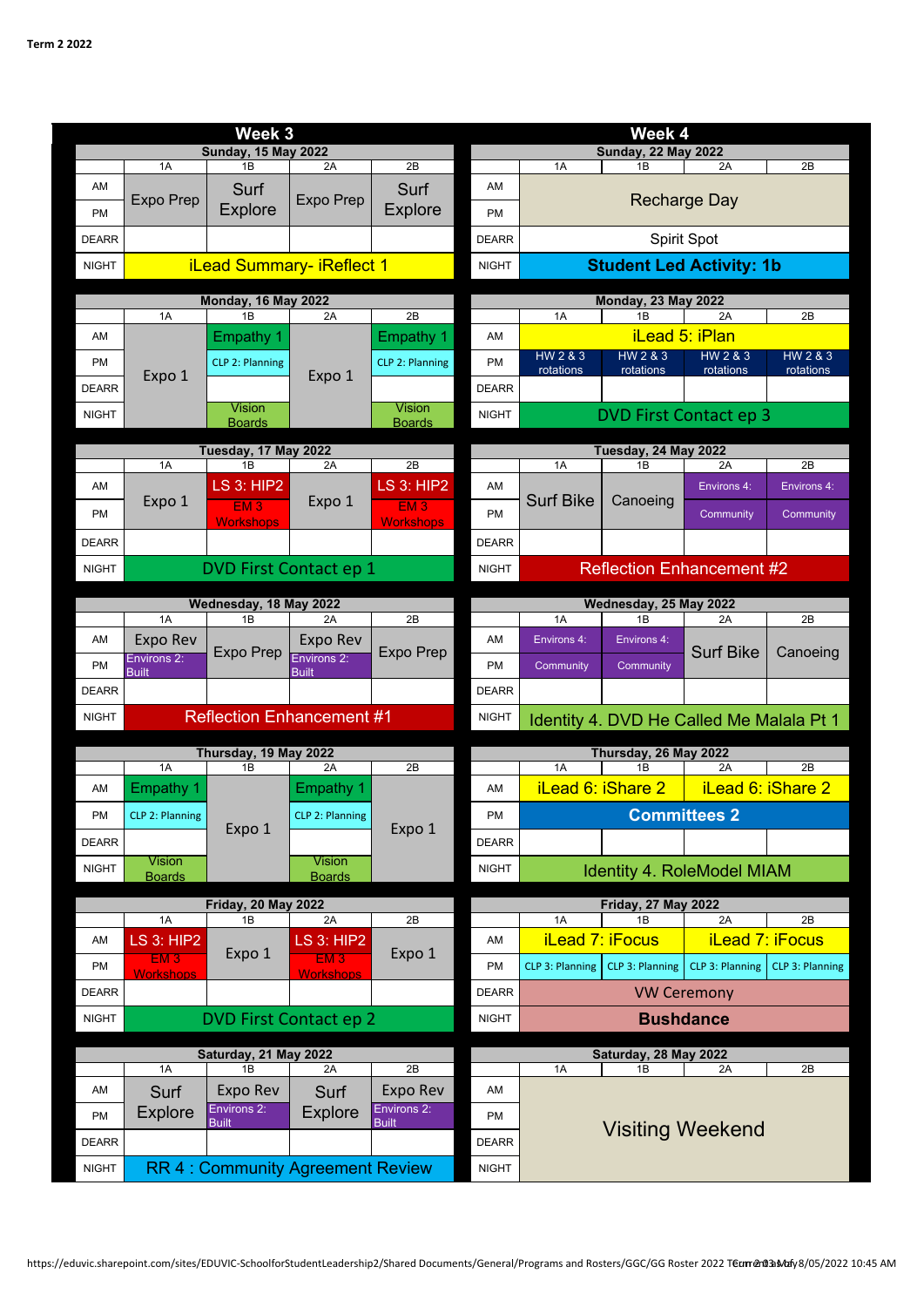| Week <sub>5</sub>          |                            |                              |                                    |                                           |              | Week 6                           |                                  |                                  |                                   |  |  |
|----------------------------|----------------------------|------------------------------|------------------------------------|-------------------------------------------|--------------|----------------------------------|----------------------------------|----------------------------------|-----------------------------------|--|--|
| <b>Sunday, 29 May 2022</b> |                            |                              |                                    |                                           |              | Sunday, 5 June 2022              |                                  |                                  |                                   |  |  |
|                            | 1A                         | 1B                           | 2A                                 | 2B                                        |              | 1A                               | 1B                               | 2A                               | 2B                                |  |  |
| AM                         |                            | <b>Visiting Weekend</b>      |                                    |                                           | AM           | Recharge Day                     |                                  |                                  |                                   |  |  |
| <b>PM</b>                  |                            |                              |                                    |                                           | <b>PM</b>    |                                  |                                  |                                  |                                   |  |  |
| <b>DEARR</b>               |                            |                              | Spirit Spot                        |                                           | <b>DEARR</b> | Spirit Spot                      |                                  |                                  |                                   |  |  |
| Eve                        |                            |                              | <b>VW Ceremony- Brett Clarke</b>   |                                           | Eve          | <b>Student Led Activity: 2a</b>  |                                  |                                  |                                   |  |  |
|                            |                            | <b>Monday, 30 May 2022</b>   |                                    |                                           |              | Monday, 6 June 2022              |                                  |                                  |                                   |  |  |
|                            | 1A                         | 1B                           | 2A                                 | 2B                                        |              | 1A                               | 1B                               | 2A                               | 2B                                |  |  |
| AM                         |                            |                              | <b>Team Building &amp; Refocus</b> |                                           | AM           | Expo 2 Prep                      | <b>Surf Bike</b>                 | Canoeing                         | Expo 2 Prep                       |  |  |
| <b>PM</b>                  |                            |                              |                                    |                                           | <b>PM</b>    |                                  |                                  |                                  |                                   |  |  |
| <b>DEARR</b>               |                            |                              |                                    |                                           | <b>DEARR</b> |                                  |                                  |                                  |                                   |  |  |
| Eve                        |                            |                              | <b>DVD North of the Sun</b>        |                                           | Eve          | <b>DVD Tracks</b>                |                                  |                                  |                                   |  |  |
|                            |                            | Tuesday, 31 May 2022         |                                    |                                           |              |                                  | Tuesday, 7 June 2022             |                                  |                                   |  |  |
|                            | 1A                         | 1B                           | 2A                                 | 2B                                        |              | 1A                               | 1B                               | 2A                               | 2B                                |  |  |
| AM                         |                            |                              |                                    |                                           | AM           |                                  | HW 4: Mental<br><b>Health FA</b> | HW 4: Mental<br><b>Health FA</b> |                                   |  |  |
| <b>PM</b>                  | Canoeing                   | Expo 2 Prep                  | Expo 2 Prep                        | <b>Surf Bike</b>                          | <b>PM</b>    |                                  | CLP 4: M/Plan                    | CLP 4: M/Plan                    | Expo 2                            |  |  |
| <b>DEARR</b>               |                            |                              |                                    |                                           | <b>DEARR</b> | Expo 2                           |                                  |                                  |                                   |  |  |
| Eve                        |                            |                              | <b>First Australians</b>           |                                           | Eve          |                                  |                                  | <b>Student Led</b>               |                                   |  |  |
|                            |                            |                              |                                    |                                           |              |                                  |                                  | <b>Activity</b>                  |                                   |  |  |
|                            | 1A                         | Wednesday, 1 June 2022<br>1B | 2A                                 | 2B                                        |              | 1A                               | Wednesday, 8 June 2022<br>1B     | 2A                               | 2B                                |  |  |
| AM                         | HW 4: Mental               |                              |                                    | HW 4: Mental                              | AM           |                                  | Environs 5:                      | Environs 5:                      |                                   |  |  |
| <b>PM</b>                  | Health FA<br>CLP 4: M/Plan | Expo 2                       | Expo 2                             | Health FA<br>CLP 4: M/Plan                | <b>PM</b>    | Expo 2                           | Foundation<br>CLP 5: M/Plan      | Foundation<br>CLP 5: M/Plan      | Expo 2                            |  |  |
| <b>DEARR</b>               |                            |                              |                                    |                                           | <b>DEARR</b> |                                  |                                  |                                  |                                   |  |  |
|                            | <b>Student Led</b>         |                              |                                    |                                           |              |                                  |                                  | CLP Pitch It Up CLP Pitch It Up  |                                   |  |  |
| Eve                        | <b>Activity</b>            |                              |                                    |                                           | Eve          |                                  |                                  |                                  |                                   |  |  |
|                            |                            | Thursday, 2 June 2022        |                                    |                                           |              |                                  | Thursday, 9 June 2022            |                                  |                                   |  |  |
| AM                         | 1A<br>Environs 5:          | 1B                           | 2A                                 | 2B<br>Environs 5:                         | AM           | 1A                               | 1B<br>CLP <sub>6</sub> :         | 2A<br>CLP 6:                     | 2B                                |  |  |
|                            | <b>Foundation</b>          |                              |                                    | <b>Foundation</b>                         |              | Expo 2                           | Presentation<br>Student Led      | Presentation                     | Expo 2                            |  |  |
| <b>PM</b>                  | CLP 5: M/Plan              | Expo 2                       | Expo 2                             | CLP 5: M/Plan                             | PM           |                                  | <b>Sport</b>                     |                                  |                                   |  |  |
| <b>DEARR</b>               |                            |                              |                                    |                                           | <b>DEARR</b> |                                  |                                  |                                  |                                   |  |  |
| Eve                        | CLP Pitch It Up            |                              |                                    | <b>CLP Pitch It Up</b>                    | Eve          |                                  | DVD: Children of a Lesser God    |                                  |                                   |  |  |
|                            |                            | Friday, 3 June 2022          |                                    |                                           |              | Friday, 10 June 2022             |                                  |                                  |                                   |  |  |
|                            | $1A$                       | 1B                           | 2A                                 | 2B                                        |              | 1A                               | 1B                               | 2A                               | 2B                                |  |  |
| AM                         | CLP 6:<br>Presentation     |                              |                                    | CLP <sub>6</sub> :<br><b>Presentation</b> | AM           | Expo Review/<br><b>CLP</b>       | Treetops                         | Treetops                         | <b>Expo Review/</b><br><b>CLP</b> |  |  |
| <b>PM</b>                  |                            | Expo 2                       | Expo 2                             | <b>Student Led</b><br><b>Sport</b>        | <b>PM</b>    | Photography                      | Adventure                        | Adventure                        | Photography                       |  |  |
| <b>DEARR</b>               |                            |                              |                                    |                                           | <b>DEARR</b> |                                  |                                  |                                  |                                   |  |  |
| Eve                        | <b>DVD Sapphires</b>       |                              |                                    |                                           |              | <b>iLead Summary- iReflect 2</b> |                                  |                                  |                                   |  |  |
| Saturday, 4 June 2022      |                            |                              |                                    |                                           |              |                                  |                                  |                                  |                                   |  |  |
|                            | 1A                         | 1B                           | 2A                                 | 2B                                        |              | 1A                               | Saturday, 11 June 2022<br>1B     | 2A                               | 2B                                |  |  |
| AM                         | Treetops                   | Expo Review/<br><b>CLP</b>   | Expo Review/<br><b>CLP</b>         | Treetops                                  | AM           |                                  |                                  |                                  |                                   |  |  |
| <b>PM</b>                  | Adventure                  | Photography                  | Photography                        | Adventure                                 | PM           |                                  |                                  | <b>Recharge Day</b>              |                                   |  |  |
| <b>DEARR</b>               |                            |                              |                                    |                                           | <b>DEARR</b> |                                  |                                  | Spirit Spot                      |                                   |  |  |
| Eve                        |                            |                              | <b>Performance Night</b>           |                                           | Eve          | <b>Food Committee Evening</b>    |                                  |                                  |                                   |  |  |
|                            |                            |                              |                                    |                                           |              |                                  |                                  |                                  |                                   |  |  |